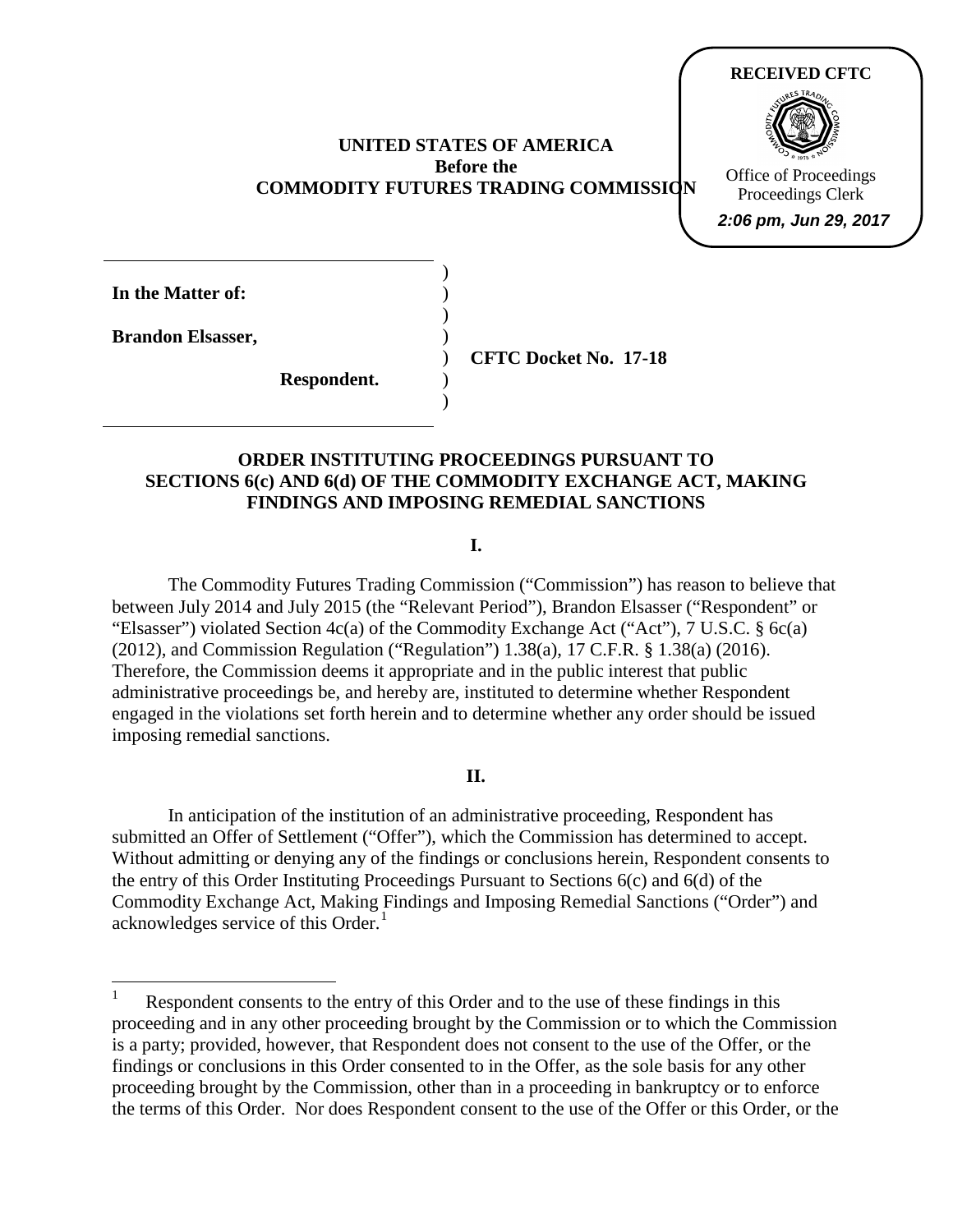## **III.**

The Commission finds the following:

# **A. SUMMARY**

During the Relevant Period, Elsasser engaged in a fictitious trading strategy in order to generate rebates from an exchange's market maker program. Elsasser discovered that he could trade against himself in rebate-eligible products and avoid detection using the exchange's implied matching engine. Elsasser entered orders for several Eurodollar pack butterfly spreads on one side of the market and then entered orders on the opposite side of the market for Eurodollar pack spreads with component legs that contained the same underlying contracts. Using this technique, Elsasser traded against himself and generated rebates that benefitted his trading group and his employer's house account. As such, Elsasser's trading constituted fictitious, wash sales in violation of Section 4c(a) and non-competitive transactions in violation of Regulation 1.38(a).

## **B. RESPONDENT**

During the Relevant Period, Brandon Elsasser ("Elsasser") was a trader employed by Rosenthal Collins Capital Markets LLC ("RCCM") in Chicago, Illinois, and he traded for a division within RCCM known as DV Trading. Elsasser was not registered with the Commission during the Relevant Period.

# **C. FACTS**

 $\overline{a}$ 

## **1. CME's Eurodollar Pack and Bundle Market Maker Program**

During the Relevant Period, RCCM was a participant in the Eurodollar Pack and Bundle Market Maker Program ("Program") offered by Chicago Mercantile Exchange, Inc. ("CME" or "exchange").<sup>[2](#page-1-0)</sup> Elsasser was designated as one of several RCCM traders in the Program. Under the terms of the Program, RCCM had certain quoting obligations and, in return, it could earn rebates for its trading in the Eurodollar pack and bundles. Pursuant to the Program, RCCM received the rebates in the form of credits on the exchange fees that it had incurred for its trading ("rebates"). The rebates RCCM earned through Eurodollar pack and bundle trading could be applied to offset exchange fees for any trading RCCM had done in the Eurodollar complex.

Eurodollar packs and bundles are groups of Eurodollar futures contracts that allow market participants to purchase or sell a series of Eurodollar futures representing a particular

findings or conclusions in this Order consented to in the Offer, by any other party in any other proceeding.

<span id="page-1-0"></span><sup>2</sup> The terms of the Eurodollar Pack and Bundle Market Maker Program changed each year, and there were several different agreements in effect during the Relevant Period.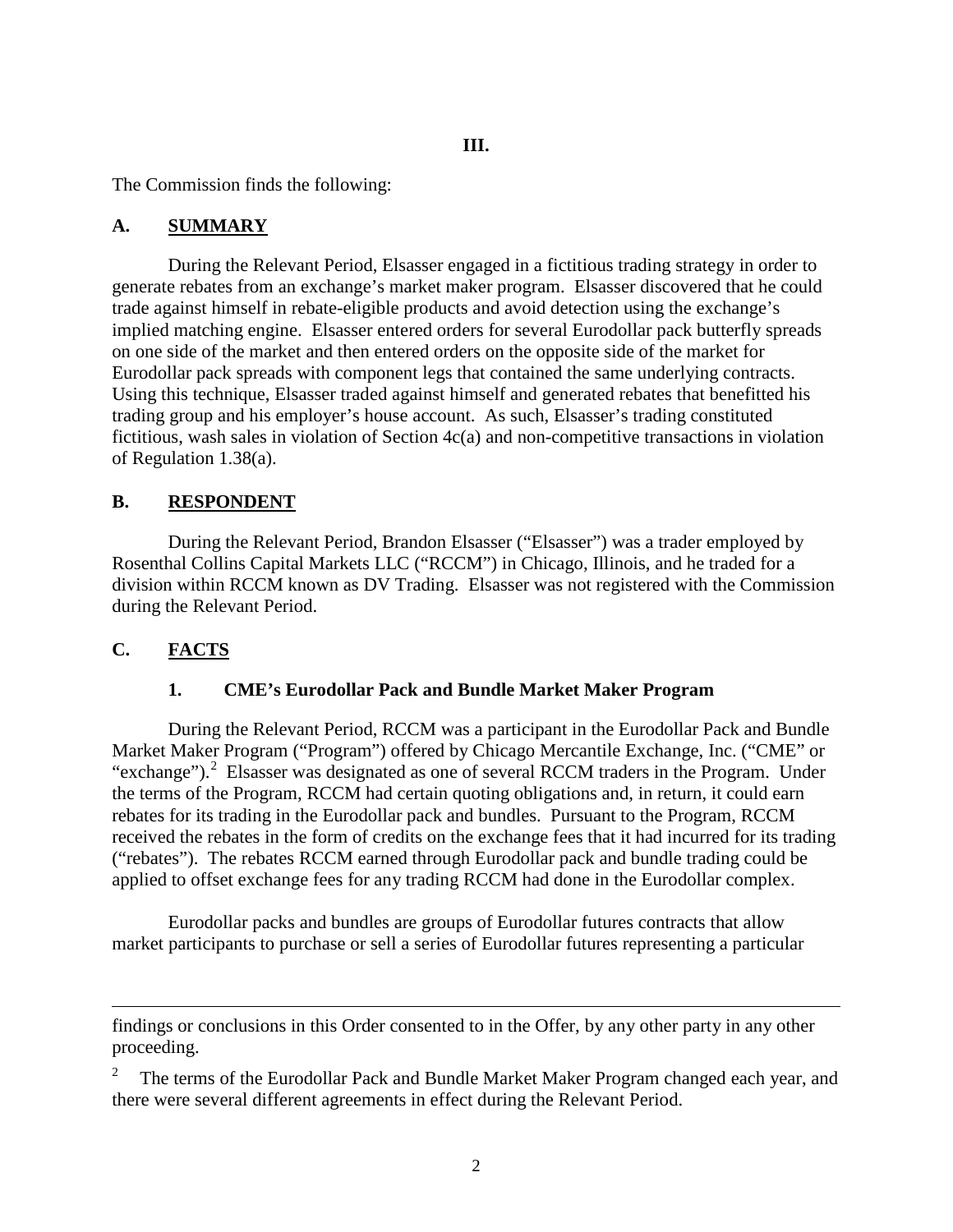segment along the yield curve.<sup>[3](#page-2-0)</sup> Market participants may trade Eurodollar packs and bundles at a single price, eliminating the necessity of entering multiple orders and the possibility that some orders may go unfilled. Under the Program, the amount of the potential rebate credit increased as the Eurodollar Pack and Bundle contracts extend further out along the yield curve. For example, trading in Eurodollar packs that extend seven years into the future would generate more credits than trading in Eurodollar packs that extend only two years into the future.

The CME provides electronic markets for specific Eurodollar packs and bundles as well as electronic markets for the individual, underlying contracts. When a market participant enters an order for a Eurodollar pack or bundle, the exchange can either: (i) match that order with an identical pack or bundle order on the opposite side, or (ii) if there is not an identical pack or bundle on the opposite side, it can break apart the pack or bundle into individual contracts or smaller spreads in order to fill all of the contracts contained in the original order. The latter technique is known as "implied" matching.

In the spring of 2014, CME informed RCCM that it would exclude self-matches among traders at the same firm before calculating rebate credits.

# **2. Elsasser Entered into Fictitious Trades In Order to Generate Rebates**

In mid-2014, RCCM was not generating its desired level of rebates in the Program. Elsasser began trading in the Program at that time and discovered that he was able to match his own orders without detection and still earn rebates on wash trades using the exchange's implied matching engine. Elsasser entered orders for several Eurodollar pack butterfly spreads on one side of the market and then entered orders on the opposite side of the market for Eurodollar pack spreads that contain the same underlying contracts.<sup>[4](#page-2-1)</sup>

Using this technique, Elsasser was able to trade against himself in products subject to the Program for approximately 12 months. Elsasser's strategy was so effective that he generated rebates in excess of his group's Eurodollar trading fees, and he distributed the rebates among other RCCM traders and the house account at RCCM.

<span id="page-2-0"></span> $\frac{1}{3}$  A Eurodollar bundle consists of the simultaneous sale or purchase of one each of a series of consecutive Eurodollar futures contracts. Eurodollar packs represent a series of four consecutive quarterly Eurodollar futures.

<span id="page-2-1"></span><sup>4</sup> A butterfly spread involves the placing of two inter-delivery spreads in opposite directions with the center delivery month common to both spreads. *CME Group Glossary* at [http://www.cmegroup.com/education/glossary.html.](http://www.cmegroup.com/education/glossary.html)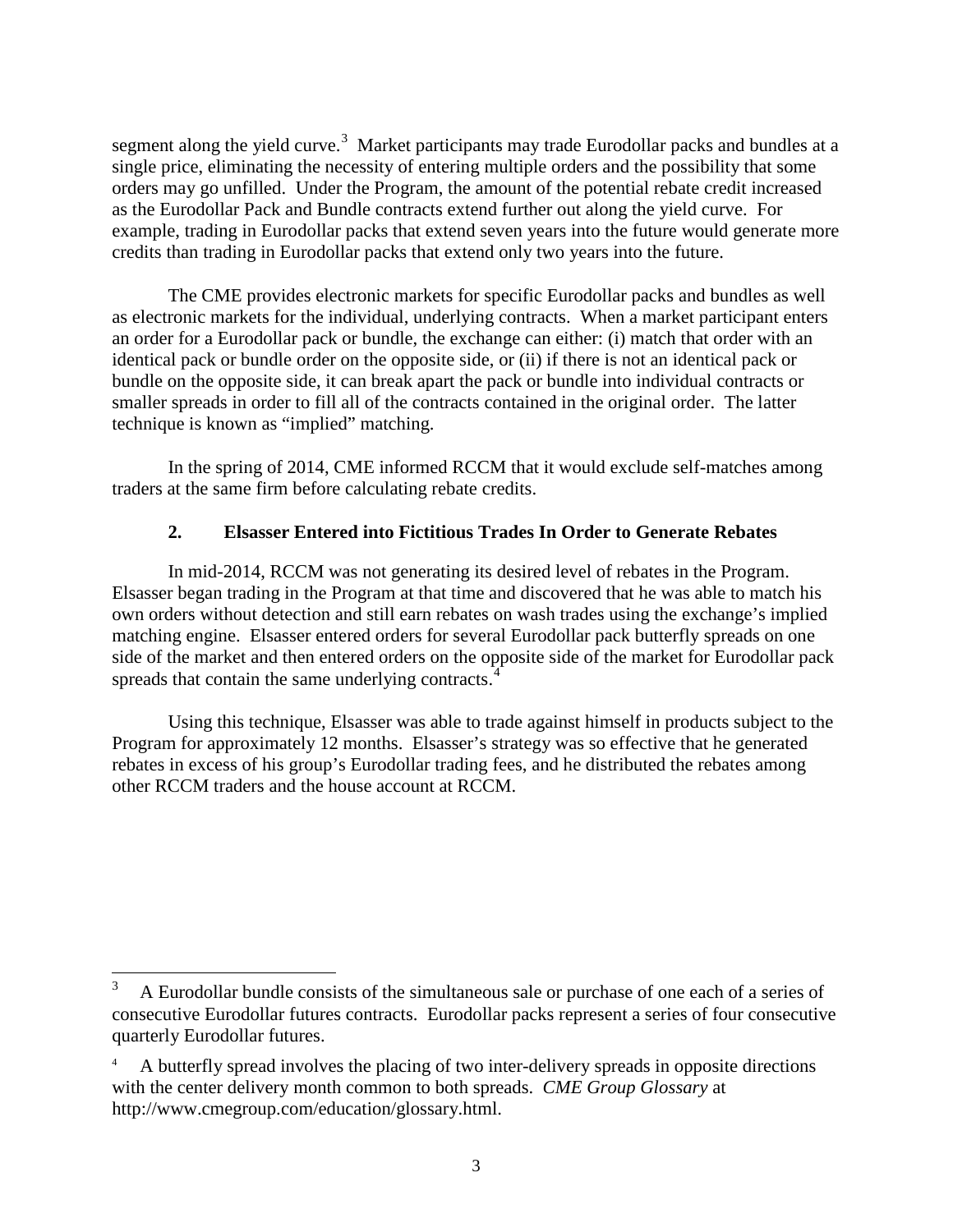## **IV.**

#### **LEGAL DISCUSSION**

#### **A. Elsasser Entered into Fictitious Trades in Violation of Section 4c(a)**

Section 4c(a) of the Act makes it "unlawful for any person to offer to enter into, enter into, or confirm the execution of a transaction" that "is, is of the character of, or is commonly known to the trade as, a 'wash sale' ...."  $7 \overline{U.S.C.}$  §  $6c(a)$  (2012). A wash sale is a form of fictitious sale. *In re Gimbel*, [1987-1990 Transfer Binder] Comm. Fut. L. Rep. (CCH) ¶ 24,213 at 35,003 (CFTC Apr. 14, 1988), *aff'd as to liability*, 872 F.2d 196 (7th Cir. 1989).

Wash sales are harmful, in part, because they create illusory price movements in the market. *Wilson v. CFTC*, 322 F.3d 555, 559 (8th Cir. 2003*); Reddy v. CFTC*, 191 F.3d 109, 115 (2d Cir. 1999); s*ee also CFTC v. Savage*, 611 F.2d 270, 284 (9th Cir. 1980) (wash sales may mislead market participants because they do not reflect the forces of supply and demand). They also are considered "grave" violations because "they undermine confidence in the market mechanism that underlies price discovery." *In re Piasio*, [1999-2000 Transfer Binder] Comm. Fut. L. Rep. (CCH) 50,691 (CFTC Sept. 29, 2000), *aff'd after remand and further proceedings, sub nom. Piasio v. CFTC,* 54 Fed. Appx. 702, [2002-2003 Transfer Binder] Comm. Fut. L.Rep. (CCH) ¶ 29,251 (2d Cir. Dec. 31, 2002).

In order to establish that a wash sale has occurred, the Commission must show that the transaction at issue achieved a wash result. The Commission may demonstrate that the trades resulted in a wash by (1) the purchase and sale (2) of the same delivery month of the same futures contract (3) at the same (or a similar) price. *Wilson,*322 F.3d at 559; *In re Gilchrist,* [1990-1992 Transfer Binder] Comm. Fut. L.Rep. (CCH) ¶ 24,993 at 37,653 (CFTC Jan. 25, 1991);*see also In reCitadel Trading,*[1986-1987 Transfer Binder] Comm. Fut. L.Rep (CCH) ¶ 23,082 at 32,190 (CFTC May 12, 1986) ("Orders to purchase and sell for the account of the same customer the identical quantity of the same futures contract at identical prices were entered virtually simultaneously.")

In addition to the factors enumerated by the Commission in *Gilchrist,* the Commission must prove intent to establish a violation of Section 4c of the Act. *Reddy,* 191 F.3d at 119. A trader's intent to negate risk or price competition and avoid a bona fide market position may involve explicit prearrangement, or it can be inferred "from the intentional structuring of a transaction in a manner to achieve the same result as prearrangement." *In re Three Eight Corp.,*[1992-1994 Transfer Binder] Comm. Fut. L.Rep. (CCH) ¶ 25,749 at 40,444 n.15 (CFTC June 16, 1993); *see also In re Elliott*, [1996-1998 Transfer Binder] Comm. Fut. L. Rep. (CCH) ¶ 27,243 at 46,007 (CFTC Feb. 3, 1998), *aff'd*, *Elliott v. CFTC*, 202 F.3d 926 (7th Cir. 2000) (finding wash trading among traders who were buying and selling spreads to each other at the same price differential when the trades reflected a "precision and symmetry not generally found in competitive trading").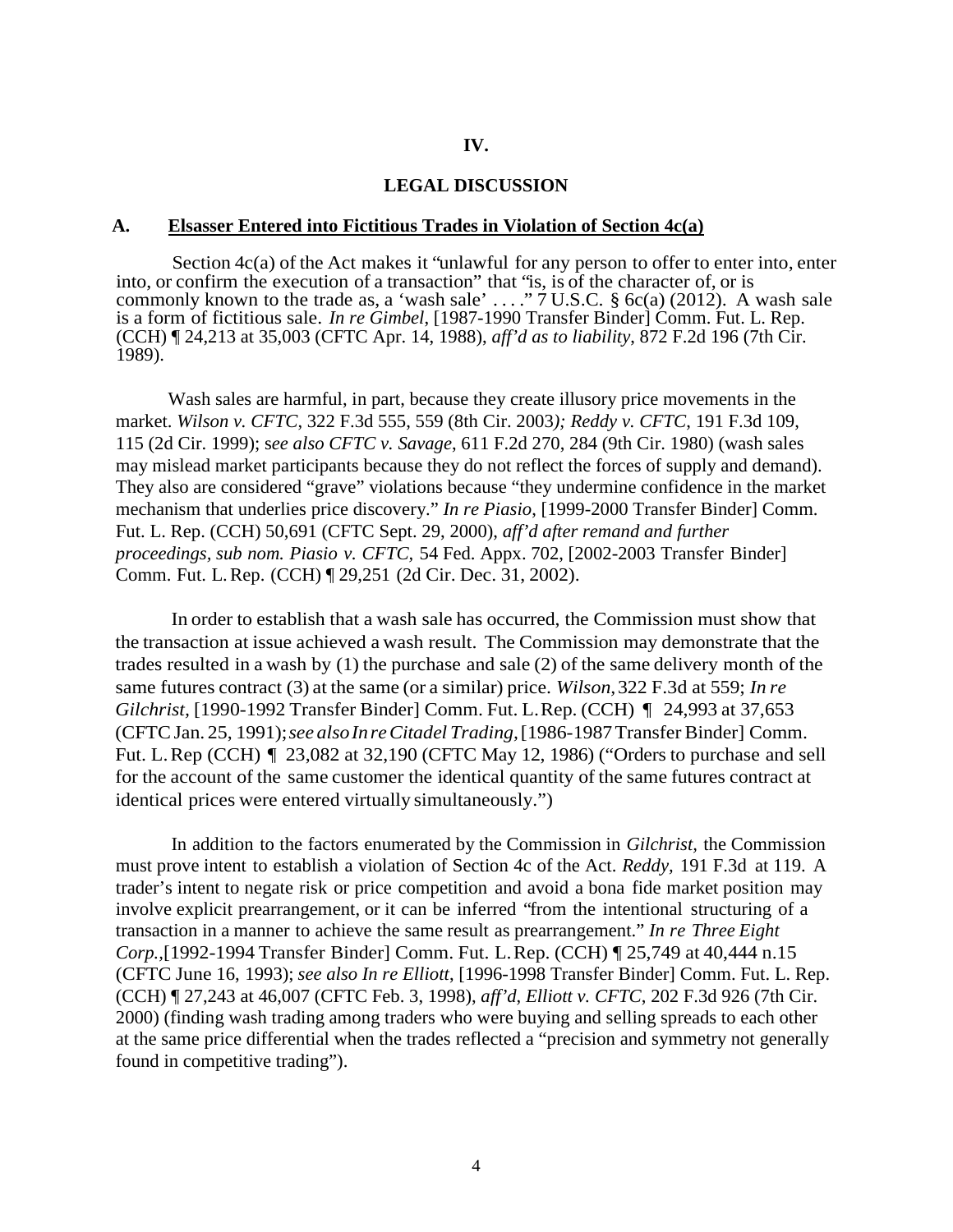Placing offsetting orders to buy and sell, while simultaneously taking steps to "enhance the likelihood that the buy and sell orders would be filled at the same or a similar price" is persuasive evidence that the trader intends to negate risk and price competition. *In re Collins* [1986-1987 Transfer Binder] Comm. Fut. L. Rep. (CCH) ¶ 22,982 at 31,900 (CFTC Apr. 4, 1986), *rev'd on other grounds sub nom. Stoller v. CFTC,* 834 F.2d 262 (2d Cir. 1987) ; *see also In re Piasio,* [1999-2000 Transfer Binder] Comm. Fut. L. Rep. (CCH) at 50,689-91 (finding customer who placed paired buy and sell orders, with specific pricing and loss limitation instructions, "structured orders to negate risk" and thus had intent to violate Section 4c). Traders violate Section 4c when they avoid taking bona fide positions in the market and simply buy and sell the same product at the same price in order to generate exchange rebates *See In re Gelber Grp., LCC*, [2012-2013 Transfer Binder] Comm. Fut. L. Rep. (CCH) ¶ 32,534 at 72,115 (CFTC Feb. 8, 2013) (consent order imposing \$750,000 civil monetary penalty against proprietary trading firm, finding two proprietary traders, at the direction of a trading group manager, had engaged in wash trades in certain Russell Index futures contracts on the Intercontinental Exchange in order to inflate firm's trading volume to enable it to obtain increased rebates from exchange as part of an incentive program); *In re Martin A. Lorenzen*, [2012-2013 Transfer Binder] Comm. Fut. L. Rep. (CCH) ¶ 32,534 (CFTC Feb. 8, 2016) (consent order imposing \$200,000 civil monetary penalty against manager of trading group, finding manager liable as a controlling person for directing two traders to engage in wash sales).

Elsasser violated Section 4c(a) of the Act by entering into transactions of the character of and commonly known as wash sales. Elsasser knowingly entered into the wash sales with the intent of inflating his trading volume in order to generate additional rebates from the Program.

### **B. Elsasser Executed Trades Noncompetitively in Violation of Regulation 1.38(a)**

With certain exceptions not relevant here, Regulation 1.38(a) requires that "all purchases" and sales of any commodity for future delivery, and of any commodity option, on or subject to the rules of a contract market shall be executed openly and competitively by open outcry or posting of bids and offers or by other equally open and competitive methods, in the trading pit or ring or similar place provided by the contract market, during the regular hours prescribed by the contract market for trading in such commodity or commodity option ...." 17 C.F.R. § 1.38(a) (2016).

Noncompetitive trades are a type of fictitious sale because they negate the risk incidental to an open and competitive market. *In re Fisher*, [2003-2004 Transfer Binder] Comm. Fut. L. Rep. (CCH) ¶ 29,725 at 56,052 n.11 (CFTC Mar. 24, 2004). Prearranged trading is a form of anti-competitive trading that violates Regulation 1.38(a). *In re Shell US Trading Co.*, [2005-2007 Transfer Binder] Comm. Fut. L. Rep. (CCH) ¶ 30,161 at 57,632 (CFTC Jan. 4, 2006) (consent order); *In re Gimbel*, [1987-1990 Transfer Binder] Comm. Fut. L. Rep. (CCH) at 35,003.

Elsasser violated Regulation 1.38 by executing trades noncompetitively. Elsasser knowingly entered into the noncompetitive trades with the intent of inflating his Eurodollar pack and bundle trading volumes in order to generate additional rebates from the Program.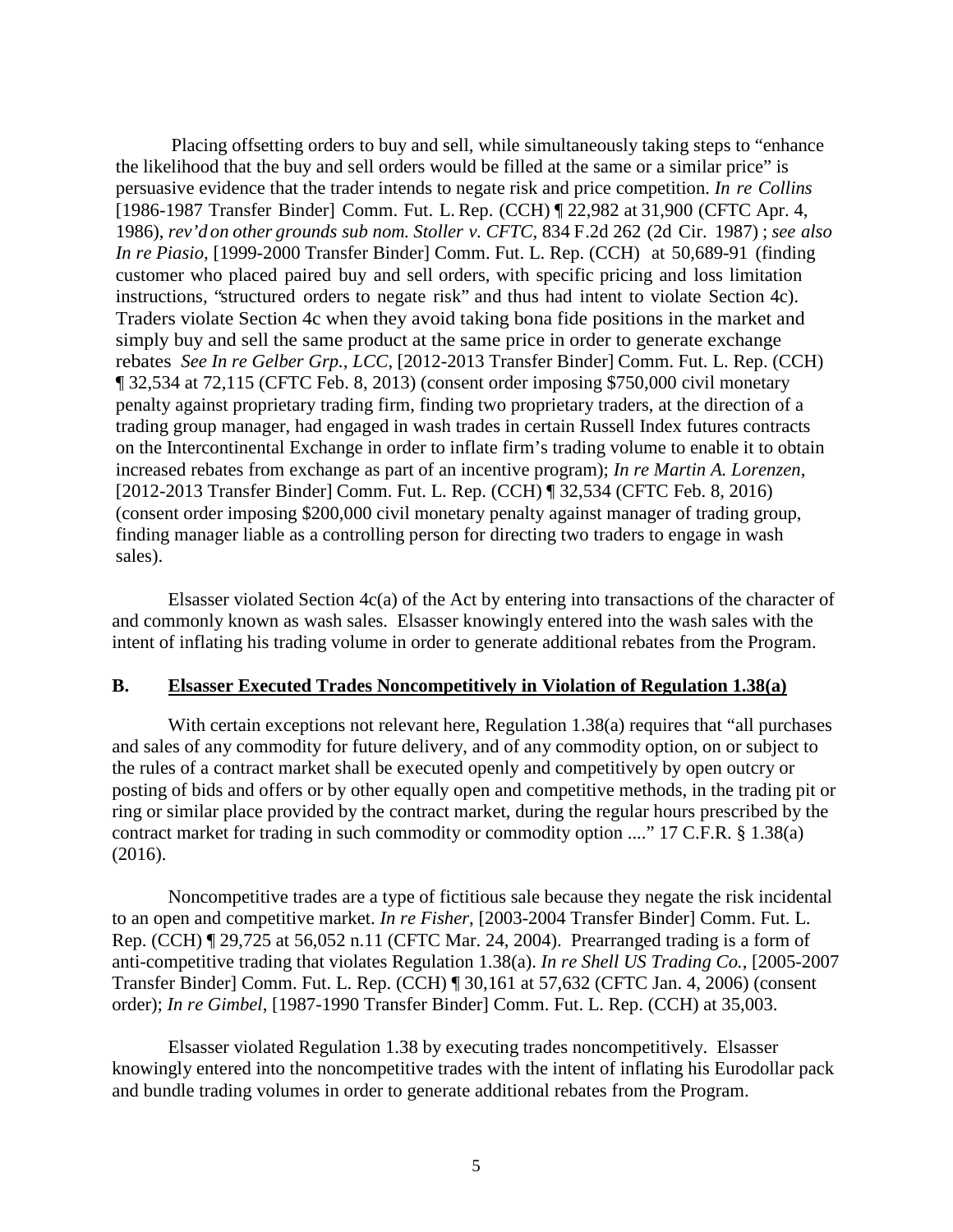In accepting Respondent's Offer, the Commission recognizes Respondent's significant cooperation during the investigation of this matter with the CFTC's Division of Enforcement ("Division"), in the form of a proffer and providing additional evidence of value to the Division's investigation.

### **V.**

### **FINDINGS OF VIOLATION**

Based on the foregoing, the Commission finds that Respondent Brandon Elsasser violated Section 4c(a) of the Act, 7 U.S.C. § 6c(a) (2012), and Regulation 1.38, 17 C.F.R. § 1.38 (2016).

### **VI.**

### **OFFER OF SETTLEMENT**

Respondent has submitted the Offer in which it, without admitting or denying the findings and conclusions herein:

- A. Acknowledges receipt of service of this Order;
- B. Admits the jurisdiction of the Commission with respect to all matters set forth in this Order and for any action or proceeding brought or authorized by the Commission based on violation of or enforcement of this Order;
- C. Waives:
	- 1. The filing and service of a complaint and notice of hearing;
	- 2. A hearing;
	- 3. All post-hearing procedures;
	- 4. Judicial review by any court;
	- 5. Any and all objections to the participation by any member of the Commission's staff in the Commission's consideration of the Offer;
	- 6. Any and all claims that it may possess under the Equal Access to Justice Act, 5 U.S.C. § 504 (2012) and 28 U.S.C. § 2412 (2012), and/or the rules promulgated by the Commission in conformity therewith, Part 148 of the Commission's Regulations, 17 C.F.R. §§ 148.1-30 (2016), relating to, or arising from, this proceeding;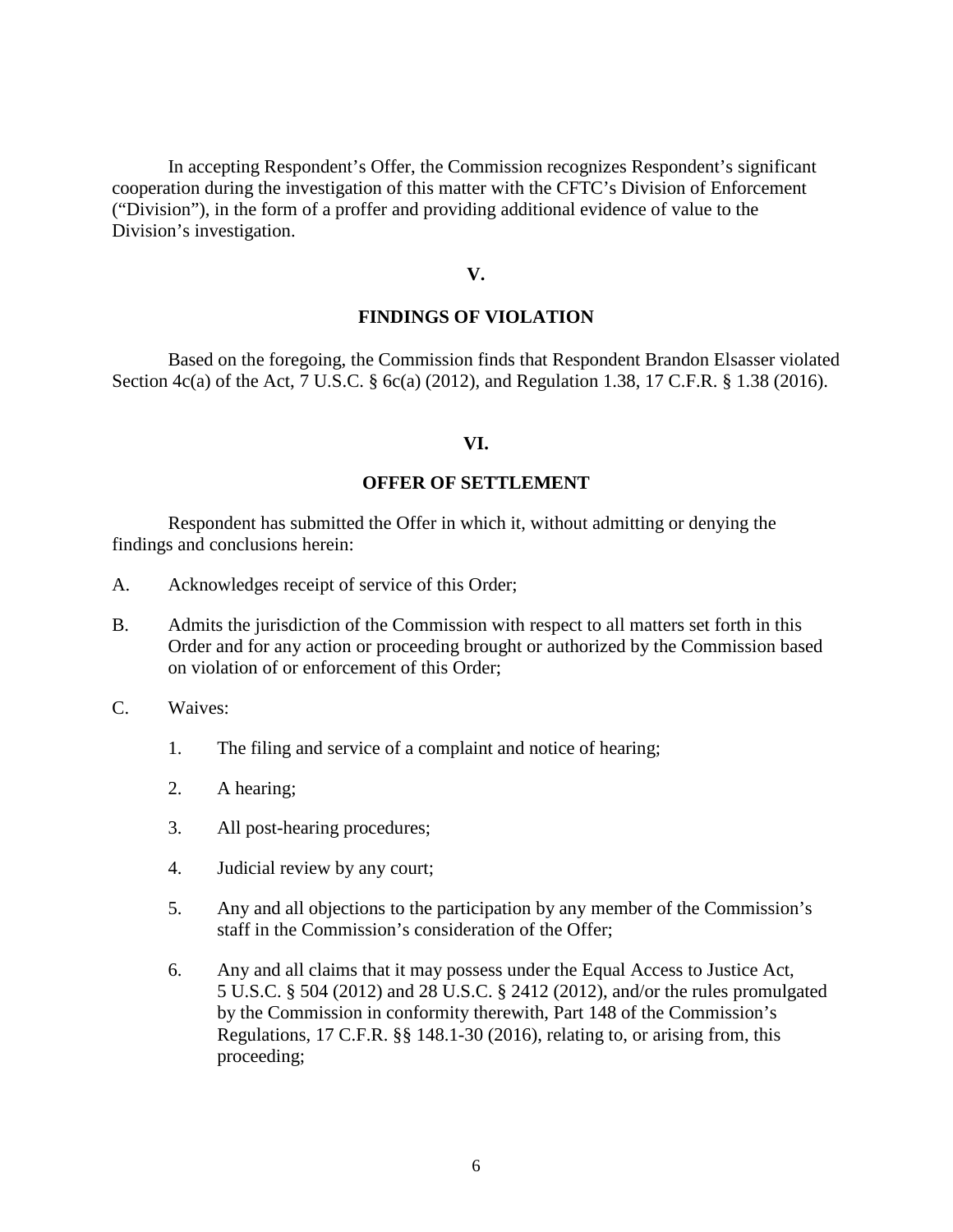- 7. Any and all claims that it may possess under the Small Business Regulatory Enforcement Fairness Act of 1996, Pub. L. No. 104-121, §§ 201-53, 110 Stat. 847, 857-68 (1996), as amended by Pub. L. No. 110-28, § 8302, 121 Stat. 112, 204-05 (2007), relating to, or arising from, this proceeding; and
- 8. Any claims of Double Jeopardy based on the institution of this proceeding or the entry in this proceeding of any order imposing a civil monetary penalty or any other relief;
- D. Stipulates that the record basis on which this Order is entered shall consist solely of the findings contained in this Order to which Respondent has consented in the Offer;
- E. Consents, solely on the basis of the Offer, to the Commission's entry of this Order that:
	- 1. Makes findings by the Commission that Respondent violated Section 4c(a) of the Act, 7 U.S.C. § 6c(a) (2012), and Regulation 1.38, 17 C.F.R. § 1.38(a) (2016);
	- 2. Orders Respondent to cease and desist from violating Section 4c(a) of the Act, 7 U.S.C. § 6c(a) (2012), and Regulation ("Regulation") 1.38, 17 C.F.R. § 1.38(a) (2016);
	- 3. Orders Respondent to pay a civil monetary penalty in the amount of two hundred thousand dollars (\$200,000), plus post-judgment interest within ten (10) days of the date of entry of this Order;
	- 4. Orders Respondent to comply with the conditions and undertakings consented to in the Offer and as set forth in Part VII of this Order.

Upon consideration, the Commission has determined to accept the Offer.

## **VII.**

## **ORDER**

## **Accordingly, IT IS HEREBY ORDERED THAT:**

- A. Respondent shall cease and desist from violating Section 4c(a) of the Act, 7 U.S.C. § 6c(a) (2012), and Regulation 1.38, 17 C.F.R. § 1.38(a) (2016).
- B. Respondent shall pay a civil monetary penalty in the amount of two hundred thousand dollars (\$200,000) ("CMP Obligation"), plus post-judgment interest, within ten (10) days of the date of the entry of this Order. If the CMP Obligation is not paid in full within ten (10) days of the date of entry of this Order, then post-judgment interest shall accrue on the CMP Obligation beginning on the date of entry of this Order and shall be determined by using the Treasury Bill rate prevailing on the date of entry of this Order pursuant to 28 U.S.C. § 1961 (2012).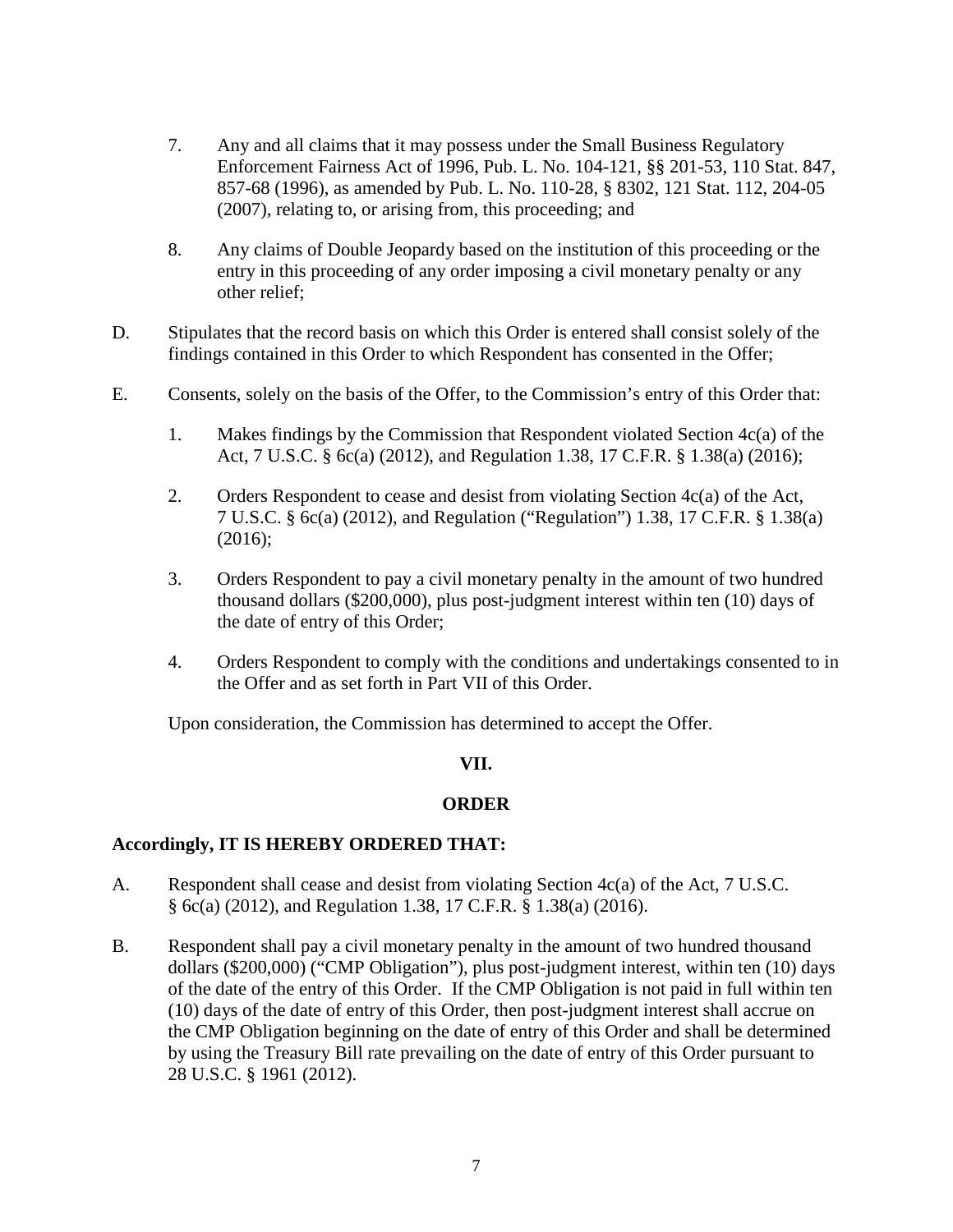Respondent shall pay the CMP Obligation by electronic funds transfer, U.S. postal money order, certified check, bank cashier's check, or bank money order. If payment is to be made other than by electronic funds transfer, then the payment shall be made payable to the Commodity Futures Trading Commission and sent to the address below:

> Commodity Futures Trading Commission Division of Enforcement ATTN: Accounts Receivables DOT/FAA/MMAC/AMZ-341 CFTC/CPSC/SEC 6500 S. MacArthur Blvd. Oklahoma City, OK 73169 (405) 954-7262 office (405) 954-1620 fax nikki.gibson@faa.gov

 If payment is to be made by electronic funds transfer, Respondent shall contact Nikki Gibson or her successor at the above address to receive payment instructions and shall fully comply with those instructions. Respondent shall accompany payment of the CMP Obligation with a cover letter that identifies the paying Respondent and the name and docket number of this proceeding. The paying Respondent shall simultaneously transmit copies of the cover letter and the form of payment to the Chief Financial Officer, Commodity Futures Trading Commission, Three Lafayette Centre, 1155 21st Street, NW, Washington, D.C. 20581 and Lindsey Evans, Commodity Futures Trading Commission 525 W. Monroe, Suite 1100, Chicago, Illinois 60661.

- C. Respondent and its successors and assigns shall comply with the following conditions and undertakings set forth in the Offer:
	- 1. Public Statements: Respondent agrees that neither it nor any of its successors or assigns, agents or employees under its authority or control shall take any action or make any public statement denying, directly or indirectly, any findings or conclusions in this Order or creating, or tending to create, the impression that this Order is without a factual basis; provided, however, that nothing in this provision shall affect Respondent's: (i) testimonial obligations; or (ii) right to take legal positions in other proceedings to which the Commission is not a party. Respondent's successors and assigns shall undertake all steps necessary to ensure that all of its agents and/or employees under its authority or control understand and comply with this agreement.
	- 2. Cooperation with the Commission: Respondent shall cooperate fully and expeditiously with the Commission, including the Commission's Division of Enforcement, and any other governmental agency in this action, and in any investigation, civil litigation, or administrative matter related to the subject matter of this action or any current or future Commission investigation related thereto.